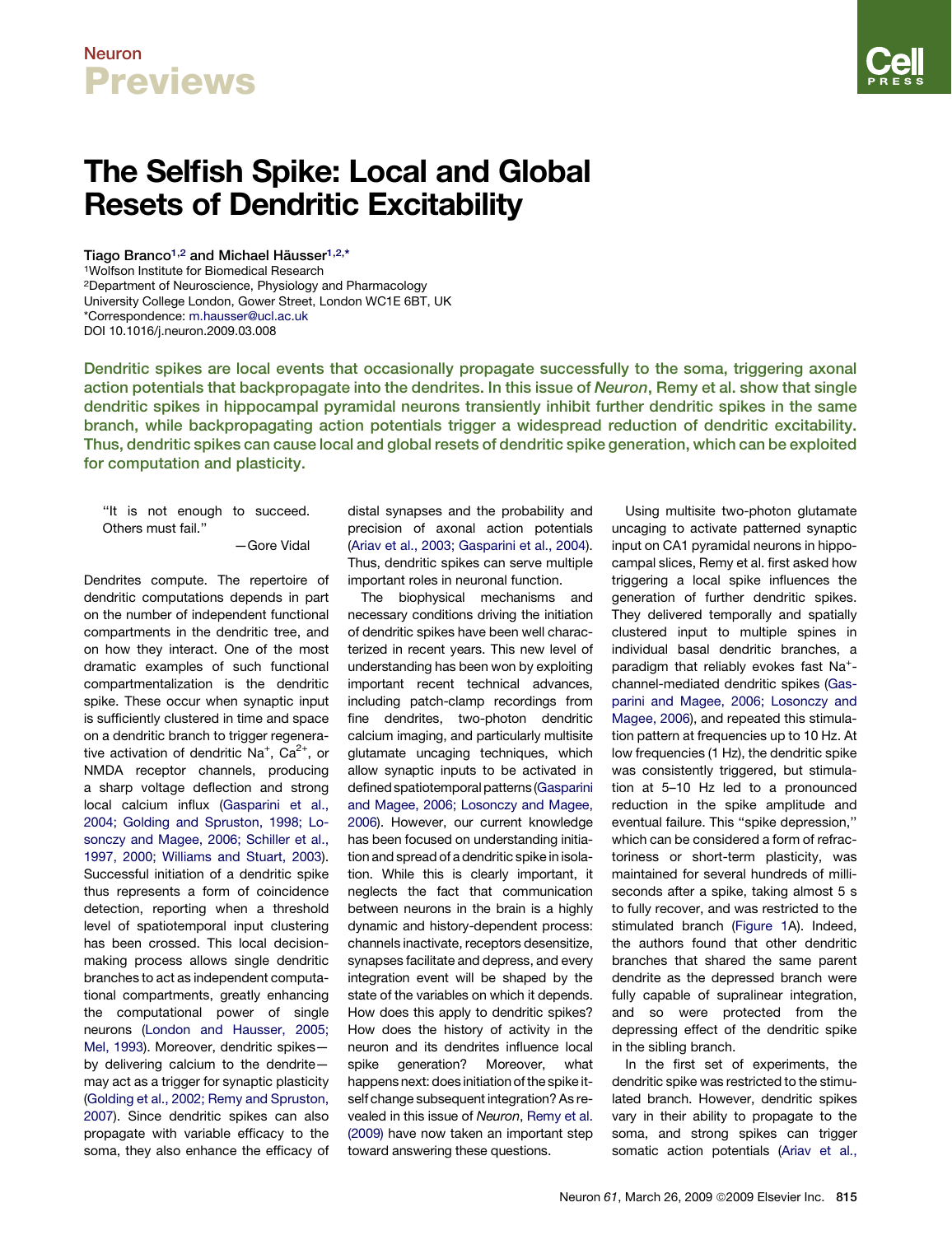#### Neuron Previews

[1998; Losonczy et al., 2008;](#page-2-0) [Stuart et al., 1997](#page-2-0)). By increasing input strength, Remy et al. next investigated what happens when local spikes trigger action potentials, which efficiently backpropagate into the dendritic tree of pyramidal cells. In contrast to the local effect of local dendritic spikes, triggering a backpropagating spike led to a widespread inhibition of dendritic spikes (Figure 1B). The authors then asked if any backpropagating action potential—even one not triggered by a previous dendritic spike—could cause such attenuation. Using action potential patterns obtained from in vivo recordings from CA1 pyramidal cells exhibiting place-related firing in freely moving animals, Remy et al. directly elicited action potentials with somatic current injection and found a similar global attenuation of dendritic spikes. Thus, successful initiation of a dendritic spike leads to failure of subsequent spike generation, either in neighboring regions of the same dendrite, or across the dendritic tree if the dendritic spike is strong enough to generate axonal output. Interestingly, Remy et al. demonstrate that success and subsequent failure of dendritic spike initiation are products of the same biophysical process. By

examining the properties of voltage-gated Na+ channels in dendritic cell-attached patches, they show that activation of these channels by dendritic spikes triggers prolonged inactivation that limits the availability of sodium channels for subsequent spike generation. Similar mechanisms underlie the fatigue in backpropagation efficacy during trains of action potentials ([Colbert et al., 1997; Jung et al., 1997](#page-2-0)).

The work of Remy et al. raises a number of new issues. First, dendritic spikes come in a wide range of different flavors, depending on the local complement of inward and outward voltage-gated and NMDA conductances. Dendritic spikes

<span id="page-1-0"></span>

Figure 1. Local and Global Resets of Dendritic Excitability by Dendritic Spikes and Backpropagating Action Potentials (A) Activation of a local dendritic spike that does not propagate effectively beyond its own branch reduces the ability of inputs to the same branch to trigger subsequent dendritic spikes.

(B) When an action potential is triggered in the axon (either by a dendritic spike or by distributed input), its backpropagation into the dendritic tree causes a widespread reduction in the probability of dendritic spike generation.

> that do not rely primarily on Na<sup>+</sup> channel activation, such as those in cerebellar Purkinje or cortical pyramidal cells, are likely to exhibit less depression, or achieve it via different mechanisms. Second, either neurons exhibiting high firing rates will have tonically inhibited dendritic spikes, or the global reset mechanism described by Remy et al. must be tuned differently from that in CA1 pyramidal cells. Third, the ability to switch between a local and global reset refocuses attention on the factors modulating successful propagation of dendritic spikes to the soma; and in turn, since backpropagation is itself modulatable,

so might be the strength and extent of the global reset produced by the backpropagating spike. In this context it will also be particularly important to consider the impact of inhibition, in particular to understand the extent to which it can regulate the switch between the local and global reset and mitigate the extent of the global reset. Finally, although dendritic spikes have also been observed in vivo in anaesthetized animals ([Kamondi et al., 1998](#page-2-0)), the real challenge is now to show directly that the high degree of input clustering required to trigger them also occurs during, and is relevant to, behavior.

What are the computational implications of these findings? Remy et al. show that dendritic spikes can trigger a local and global reset that temporarily dampens the ability to trigger additional dendritic spikes. This is analogous to surround inhibition, with the strength and spatial extent depending on whether the spike is exclusively local or triggers a somatic action potential. Why might dendritic spikes selfishly inhibit each other? One interesting possibility is that the temporary local reset after a dendritic spike increases the effective signal-to-noise ratio of the inputs that triggered the spike.

During the prolonged time window of depression, other inputs in the same branch will have unequal opportunities for supralinear summation, diminishing their influence on synaptic integration as compared with that of the ''local hero'' dendritic spike. In the event that a group of inputs triggers a somatic action potential (via a dendritic spike or not), and assuming that supralinear integration is frequently used, those inputs become the most prominent ones in the entire cell for hundreds of milliseconds after their onset, at the expense of others (a ''winner-take-all'' scenario). This process can also have a long-term impact given